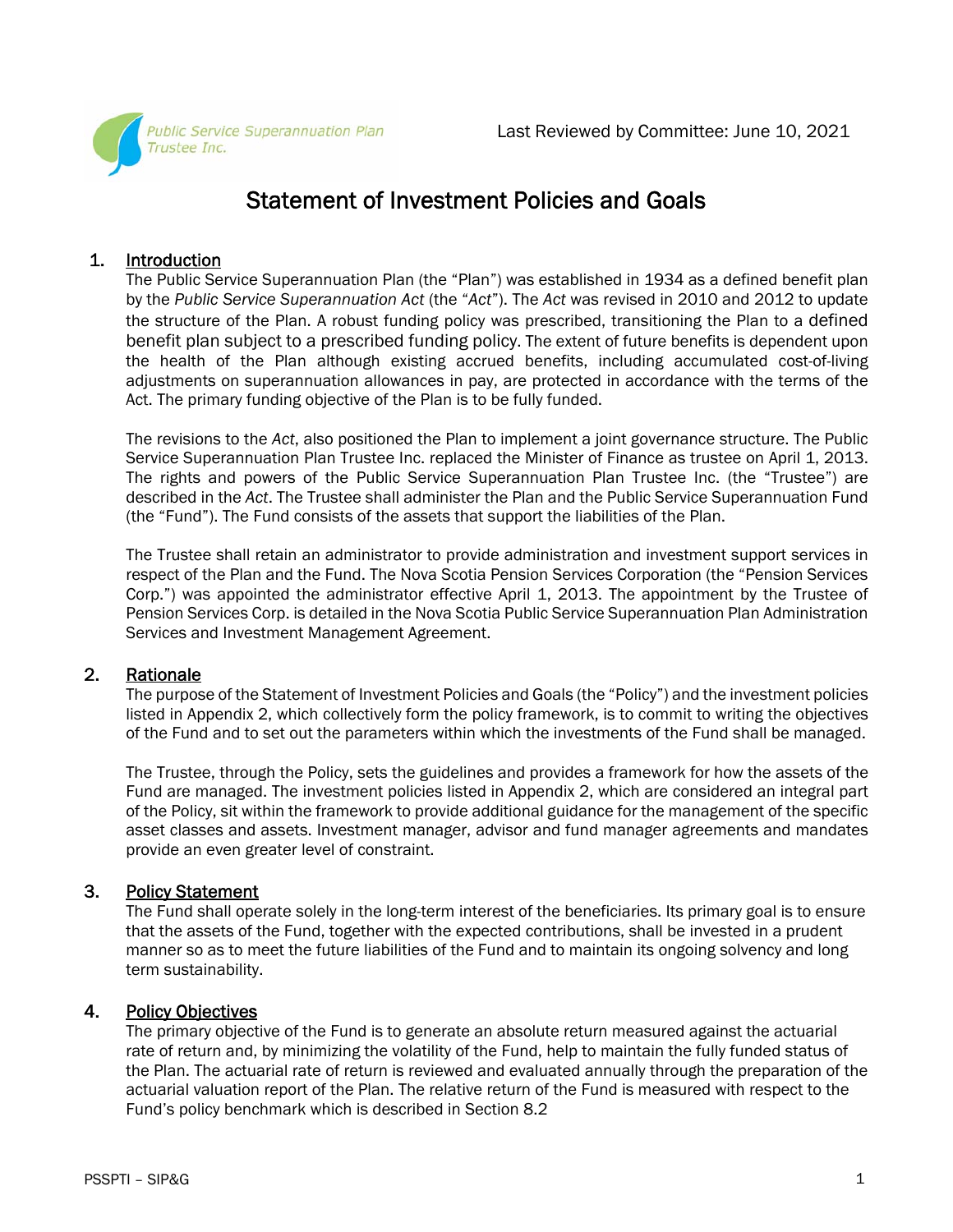# 5. Investment Beliefs

It is recognized by the Trustee that there is value in committing to writing a set of Investment Beliefs which allows the Trustee to present its beliefs clearly for all those with a vested interest in the Fund to gain a better understanding of how the investments are structured and managed.

# *1) The management and investment of the Fund are consistent with its long-term investment horizon and the Fund's sustainable investment philosophy.*

- A long-term investment horizon is an advantage that should be exploited.
- Benchmarks and reporting are aligned with the Fund's long-term investment horizon. However, it is recognized that monitoring short-term performance is important to achieve long-term performance goals.
- Consistent with its sustainable investment philosophy, the Fund considers the impact of actions on future members, the importance of adapting the Fund to changing investment and economic environments and the relevance of appropriately accounting for environmental, social and governance (ESG) factors.
- Implementation of investment strategies that create long term sustainable value as well as the hiring of external service providers that consider the long-term impact of their actions are a key part of the Fund's sustainable investment policy.

#### *2) An effective governance structure is necessary for achieving the objectives of the Fund.*

- Strong plan governance, including the management of ESG factors increase the likelihood that the Fund performs well from a risk and return perspective over the long-term.
- Consistently applying investment beliefs across the Fund enhances alignment of perspectives between the Trustee and Pension Services Corp. and assists in providing efficient management of the Fund.

# *3) The funded status of the Plan and the long-term nature of its liabilities significantly influence the Fund's policy asset mix.*

- Given the long-term nature of Plan liabilities, the Fund has a long-term investment horizon and exploits assets that offer liquidity premiums.
- Given that the Plan has monthly cash flow requirements and inflation sensitive liabilities resulting from pension obligations, assets that generate cash and are linked to inflation are a benefit when included in the policy asset mix.
- *4) The most significant influence on the long-term investment performance of the Fund is the policy asset mix.* 
	- The policy asset mix reflects the Trustee's current risk and return appetite for the Fund.
	- The policy asset mix provides a well-diversified and balanced portfolio of betas to assist in both managing Fund volatility and meeting return requirements.

# *5) Implementation of the policy asset mix targets reducing volatility and adding value to the benchmark.*

- Investment strategies and asset classes that provide downside protection benefit the Fund's long-term performance.
- Dynamic asset allocation within the Fund through rebalancing adds value versus the benchmark.
- Generally, active management in public markets adds value to the benchmark in markets where conviction is high.
- Permitting opportunistic investments adds value relative to the Fund's benchmark.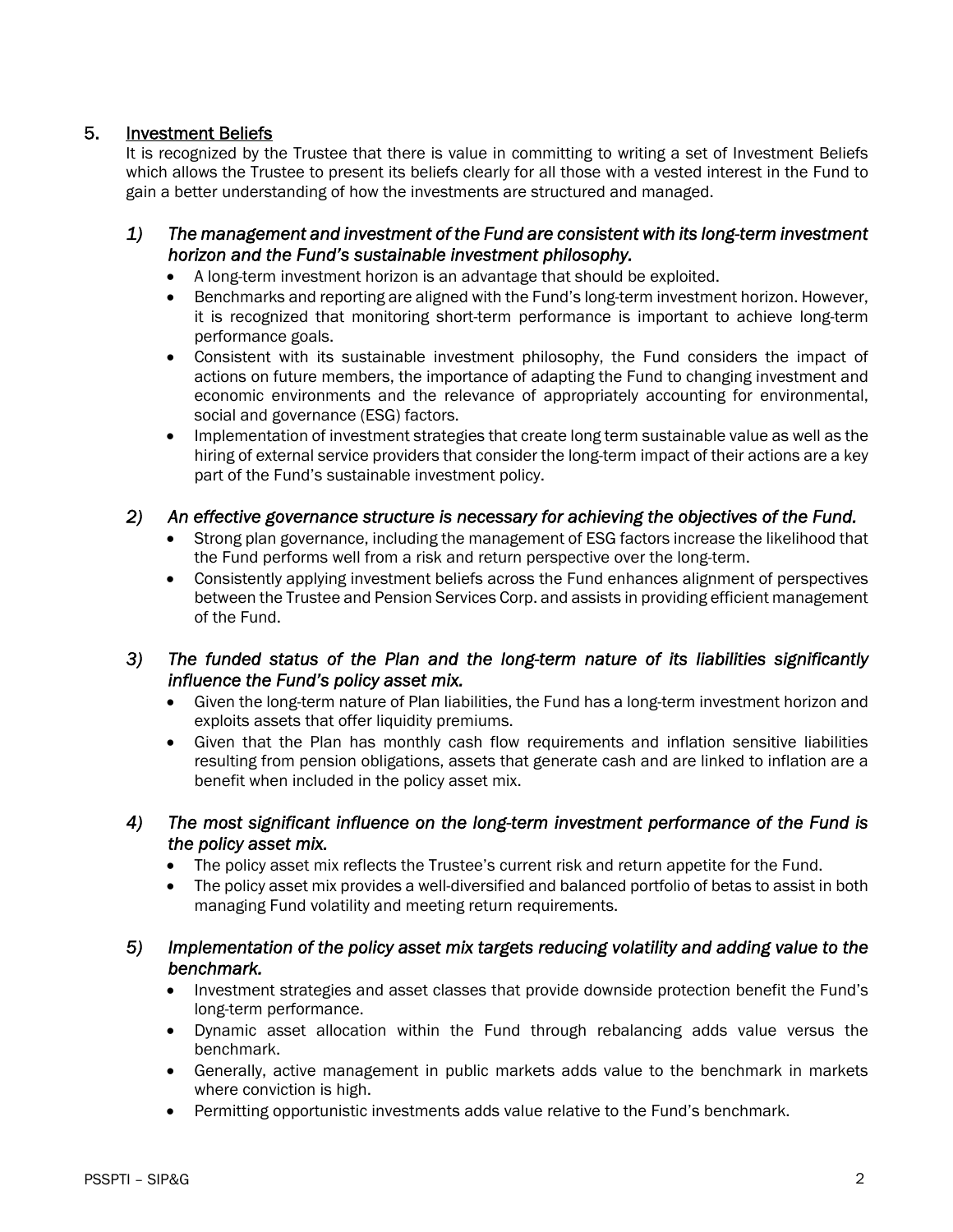- Exposure to foreign currencies is a product of holding non-Canadian investments and exposes the Fund to currency risk.
- *6) Risk is required to generate the returns needed to meet long-term pension obligations but is only taken when rewarded. If possible, unrewarded risks are eliminated or sufficiently mitigated.* 
	- Taking risk is required to generate the returns needed to meet long-term pension obligations. In so doing, the Trustee accepts the Fund will experience short term periods of relative and absolute investment losses.
	- Management of qualitative risk, such as operational risk, is as important as managing quantitative risks such as investment return volatility.

# *7) Costs matter to the performance of the Fund and are effectively managed.*

- Given the impact on net returns, managing costs is an important part of the implementation of the policy asset mix and underlying investment strategies.
- When choosing and evaluating investment managers and investment strategies, striking a balance between cost, the ability to generate consistent and strong returns and reduced volatility is important.

#### 6. Risk Management

 The primary risk to the Plan is funding risk. This is the long-term risk that the Fund will have insufficient assets to meet the Plan's future pension obligations. Secondary risks associated with the investment and management of the Fund include, but are not limited to market, credit, counterparty, liquidity and operational risk. The following risk management tools shall be employed by the Trustee to mitigate risk:

#### *Asset Liability and Asset Allocation Studies*

 On an annual basis, Pension Services Corporation shall undertake a review of the policy asset mix. Every five years, or as conditions or circumstances warrant it, an asset liability or asset allocation study shall be conducted by an external consultant. Such work assists the Trustee with determining the appropriate long-term asset mix for the Fund in light of the Plan's future pension obligations and will minimize the funding risk to an acceptable level.

#### *Long-Term Asset Mix*

 The long-term policy asset mix determines the long-term expected return and risk profile of the Fund and is the most important tool that the Trustee has to control risk. The policy asset mix shall be welldiversified by asset class, geography, industry and investment style to reduce the risk of the Fund and shall be regularly reviewed as indicated above.

#### *Policies and Guidelines*

 To address secondary risks such as market, credit, counterparty and liquidity risks, investment policies shall be developed to address these issues. The respective policies are listed in Appendix 2 and shall be reviewed on an annual basis.

#### *Liquidity*

 Pension Services Corp. shall manage the day-to-day liquidity of the Fund to mitigate the risk that it is unable to meet its financial obligations and benefit payments. The liquidity of asset classes and their respective weightings is also an important factor in the determination of the Fund's overall liquidity profile and liquidity risk shall be an important consideration as the strategic policy asset mix is reviewed.

#### *Internal Controls*

To address operational risk, Pension Services Corp. shall maintain and annually review a comprehensive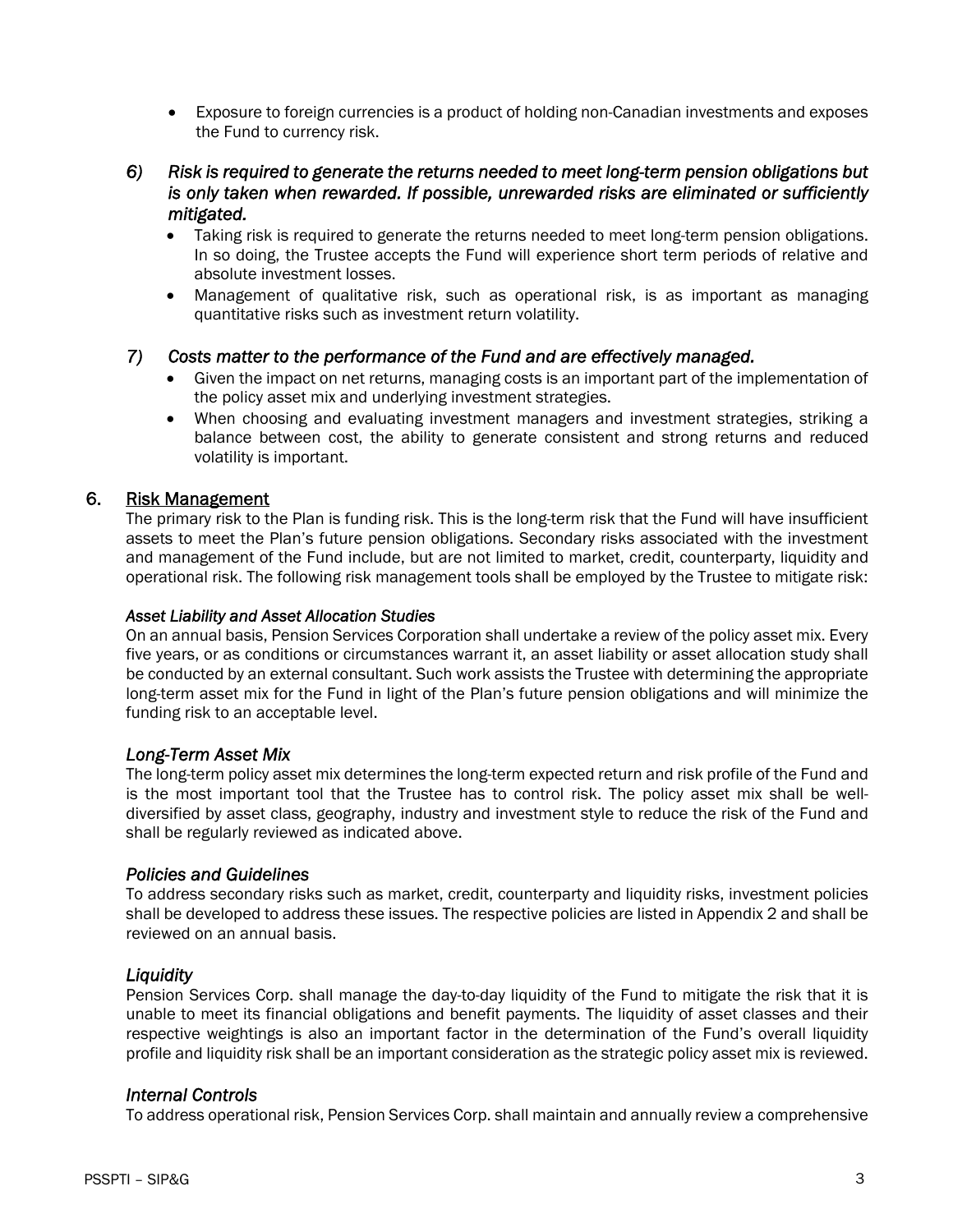set of internal procedures and policies to ensure that internal controls remain at an appropriate standard. The Director, Enterprise Risk & Compliance of Pension Services Corp. shall monitor compliance to the Fund's policies and guidelines as well as the Pension Services Corp.'s internal procedures and policies.

### 7. Roles And Responsibilities

#### *7.1 Trustee*

As stated, the Trustee of the Fund is the Public Service Superannuation Plan Trustee Inc. (the "Trustee"). The Trustee is responsible for administering the Fund and the Plan and approving the Policy and the investment policies that sit beneath the Policy which forms the structure of fund management. In fulfilling its responsibilities, the Trustee may delegate certain duties and responsibilities.

#### *7.2 Investment Committee*

The Trustee delegates certain responsibilities to the Investment Committee detailed within the Committee's Terms of Reference. Generally, the Investment Committee is responsible for recommending to the Trustee the hiring and termination of investment managers, approval of investment policies and monitoring of investment performance.

#### *7.3 Nova Scotia Pension Services Corporation (Pension Services Corp.)*

Pension Services Corp. was appointed by the Trustee effective April 1, 2013. The appointment by the Trustee of Pension Services Corp. is detailed in the Nova Scotia Public Service Superannuation Plan Administration Services and Investment Management Agreement. Generally, Pension Services Corp. shall be responsible for the day to day management of the Fund and shall manage the Fund in accordance with the investment policies as approved by the Trustee.

# *7.4 Delegation of Authority*

In addition to authority provided in the Nova Scotia Public Service Superannuation Plan Administration Services and Investment Management Agreement, the Trustee delegates to the Pension Services Corp. authority to negotiate and enter into contracts with investment and fund managers whose mandates have been approved by the Investment Committee of the Trustee. The Trustee also delegates to the Pension Services Corp. the authority to terminate investment and fund managers and to sign all documents in support of the administration of the Fund.

#### *7.5 Managers and Advisors*

The Fund uses a multi-product platform to invest the assets of the Fund, implemented through both Pension Services Corp. as well as a structure that includes external investment managers, advisors and fund managers. The responsibilities are delegated by the Trustee through the approval of investment policies and mandates.

#### *7.6 Fund Custodian*

The Custodian provides safekeeping and custodial services to the Fund. The Custodian shall fulfill the regular duties required by a custodian as outlined in the Custody Agreement

# 8. Investment Directives

#### 8.1 *Policy Asset Mix*

 The long-term strategic investment of the Fund is expressed through the following asset classes: equities, fixed income, real assets, commodities and absolute return strategies. The policy asset mix sets out the target weights for each of the asset classes with consideration given to the health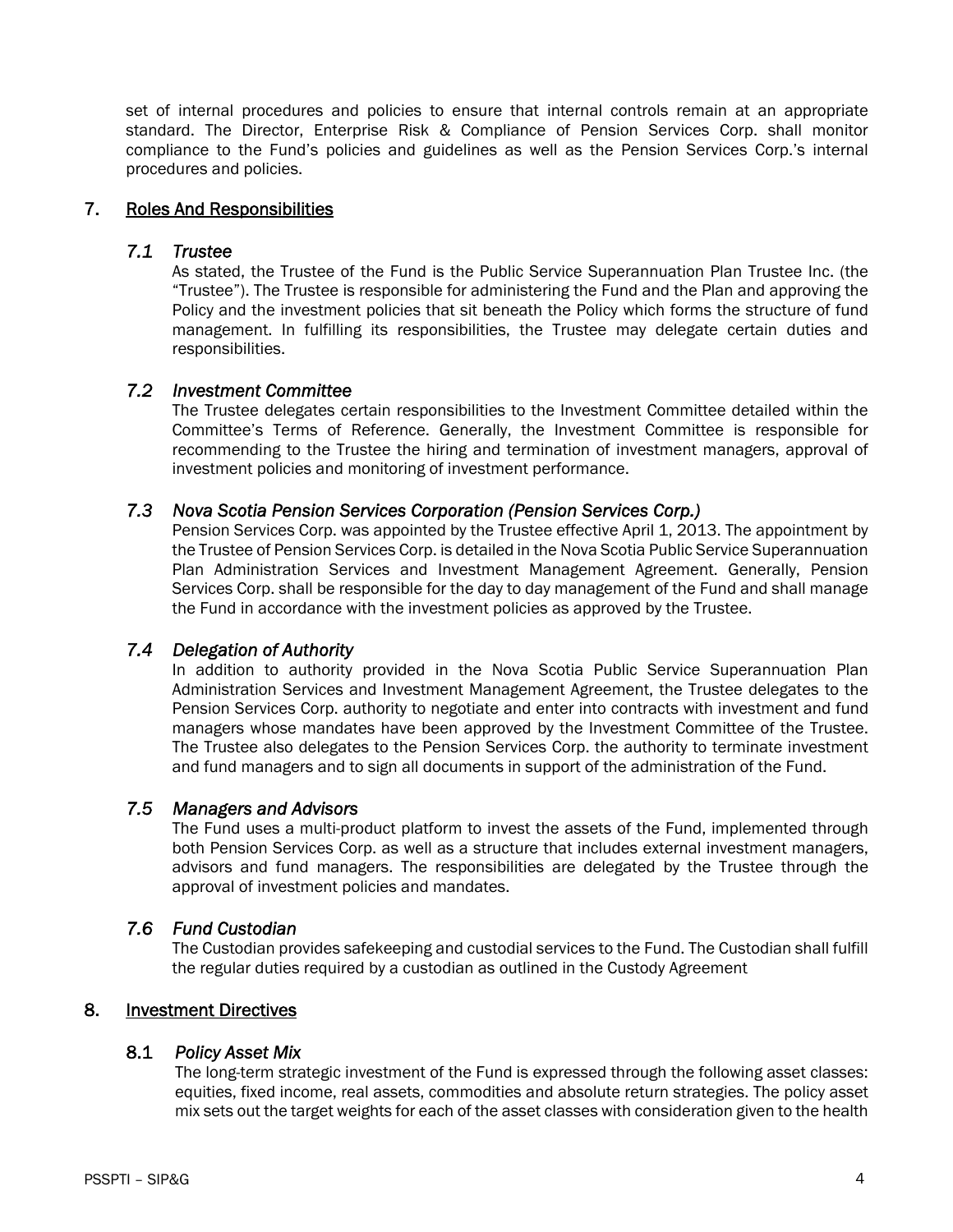of the Fund, long-term expected risk and return objectives, diversification of assets, and the liquidity profile of the Fund and shall be approved by the Trustee.

 Short-term tactical asset allocation of the Fund focuses on short-term conditions and opportunistic shifts in asset class weights and is expressed through the policy ranges (maximum and minimum) of the asset class weights. The rebalancing of weights of the asset classes within the policy range shall be the responsibility of Pension Services Corp.

 In 2021, a decision was made by the Trustee to adopt a new policy asset mix which is represented below under the column "Target Weight". Enhancing the diversification of assets and reducing the volatility of valuations were the objectives of the change. The current policy asset mix, as provided in Appendix 4, will incrementally transition to the Target Weights to reflect the funding of certain asset classes and the removal of funds from other asset classes. The gradual progression of the policy asset mix from the current policy to the target policy asset mix will be provided to the Trustee quarterly and updated in Appendix 4 of the Policy from time to time.

| <b>Asset Class</b>                | <b>Benchmark</b>                    | <b>Minimum</b><br><b>Target</b><br>Weight | <b>Target</b><br>Weight | <b>Maximum</b><br>Target<br>Weight |
|-----------------------------------|-------------------------------------|-------------------------------------------|-------------------------|------------------------------------|
| <b>Equity</b>                     |                                     |                                           |                         |                                    |
| Canadian                          | S&P/TSX Composite                   |                                           | 2%                      |                                    |
| <b>US</b>                         | S&P 500(5%)<br>S&P 400(2%)          |                                           | 7%                      |                                    |
| International                     | MSCI EAFE (5%)<br>MSCI EAFE SC (1%) |                                           | 6%                      |                                    |
| <b>Emerging Markets</b>           | <b>MSCI Emerging Markets</b>        |                                           | 3%                      |                                    |
| Global                            | <b>MSCI ACWI</b>                    |                                           | 3%                      |                                    |
| <b>Private Equity</b>             | * Total Equity-Public               |                                           | 6%                      |                                    |
| <b>Total Equity</b>               |                                     | 17%                                       | 27%                     | 37%                                |
| <b>Fixed Income</b>               |                                     |                                           |                         |                                    |
| <b>Government Bonds</b>           | FTSE TMX All Government             |                                           | 8%                      |                                    |
| Credit                            | $***$                               |                                           | 19%                     |                                    |
| <b>RRBs</b>                       | $***$                               |                                           | 5%                      |                                    |
| <b>Total Fixed Income</b>         |                                     | 22%                                       | 32%                     | 42%                                |
| <b>Real Assets</b>                |                                     |                                           |                         |                                    |
| <b>Real Estate</b>                |                                     |                                           |                         |                                    |
| Infrastructure                    |                                     |                                           |                         |                                    |
| Agriculture/Timber                |                                     |                                           |                         |                                    |
| <b>Total Real Assets</b>          | CPI + 4.5%                          | 19%                                       | 29%                     | 39%                                |
| <b>Absolute Return Strategies</b> | ***                                 | 5%                                        | 10%                     | 15%                                |
| Cash                              | FTSE TMX 30 day T-Bill Index        | 0%                                        | 2%                      | 7%                                 |
| <b>Total</b>                      |                                     |                                           | 100%                    |                                    |

#### Policy Asset Mix:

The Fund's current transitional blended public equity benchmark.

\*\*\* Customized benchmark, refer to applicable Hedge Fund Policy for details.

 <sup>\*\*</sup> Customized benchmarks, refer to applicable Fixed Income Policy for details.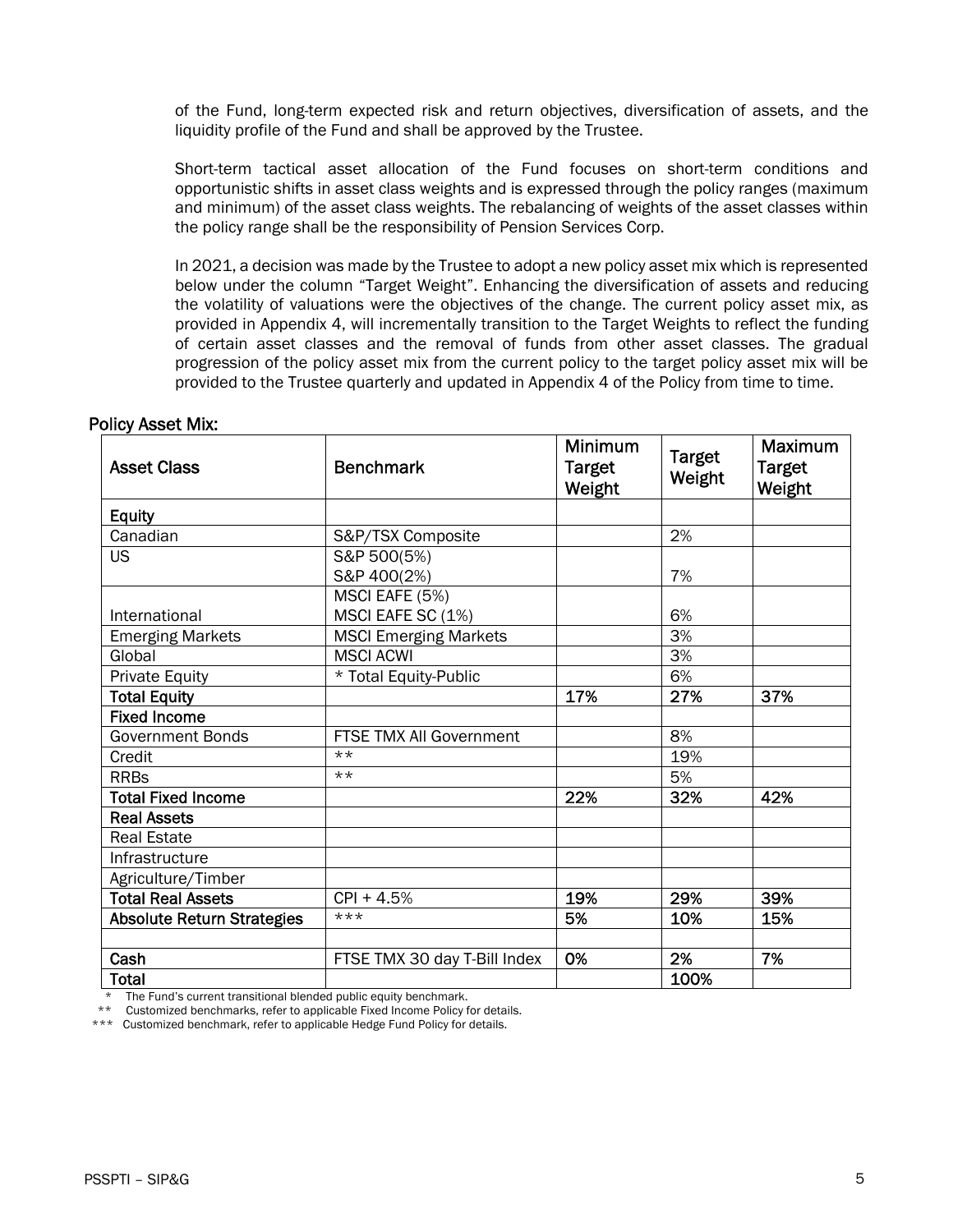# 8.2 *Benchmarks*

 In order to evaluate the performance of the Fund, the Trustee shall measure the performance of each asset class relative to the performance of a benchmark. These benchmarks normally represent the return of market indices from each of the asset classes or CPI or LIBOR + benchmarks. The Fund benchmark shall be a composite of these indices based on the weights of each asset class within the policy asset mix.

#### 8.3 *Investment Constraints*

 In addition to the directives provided in the Policy, asset class constraints are further outlined in the investment policies detailed in Appendix 2.

At the Fund level, the Fund shall not:

- Issue debt:
- Apply leverage;
- Invest in one name which exceeds 5% of total Fund assets excluding Government of Canada and related entities;

Additionally, no investment manager shall put the Fund at risk for an amount greater than their mandate.

#### 8.4 *Permissible Investments*

 Permissible investments are described within investment management agreements and mandates of specific investment managers.

 For clarity, while not permissible at the Fund level, certain investment managers and asset classes shall be permitted to:

- Pledge assets as security for a loan or obligation;
- Engage in the act of selling a security that the Fund does not own;
- Use debt to finance an asset purchase (leverage);
- Borrow securities for the completion of a short sale;
- Purchase securities on margin which involves buying a security while paying only a portion of the total value.

#### *8.5 Investment Exceptions*

When applying the above directives, it is recognized that there may be occasions during which the investment policies are not met temporarily for valid investment reasons. It is the responsibility of the employees of Pension Services Corp. to immediately report any violations to the CEO, CIO or the Director, Enterprise Risk & Compliance. The violation shall then be escalated to the Investment Committee not later than the next scheduled meeting.

#### 9. Securities Lending

 The securities of the Fund may be loaned for the purpose of generating revenue for the Fund subject to the *Income Tax Act* of Canada and its regulations and to any other applicable laws. Such loans must be secured by cash and/or readily marketable Government bonds, short term debt, corporate debt, common and preferred shares or convertible securities having a market value of at least 105% of the loaned securities or 102% if it reflects best practices in the local market in which the securities are being lent. The terms and conditions of the securities lending program are set out in a contract with the Custodian.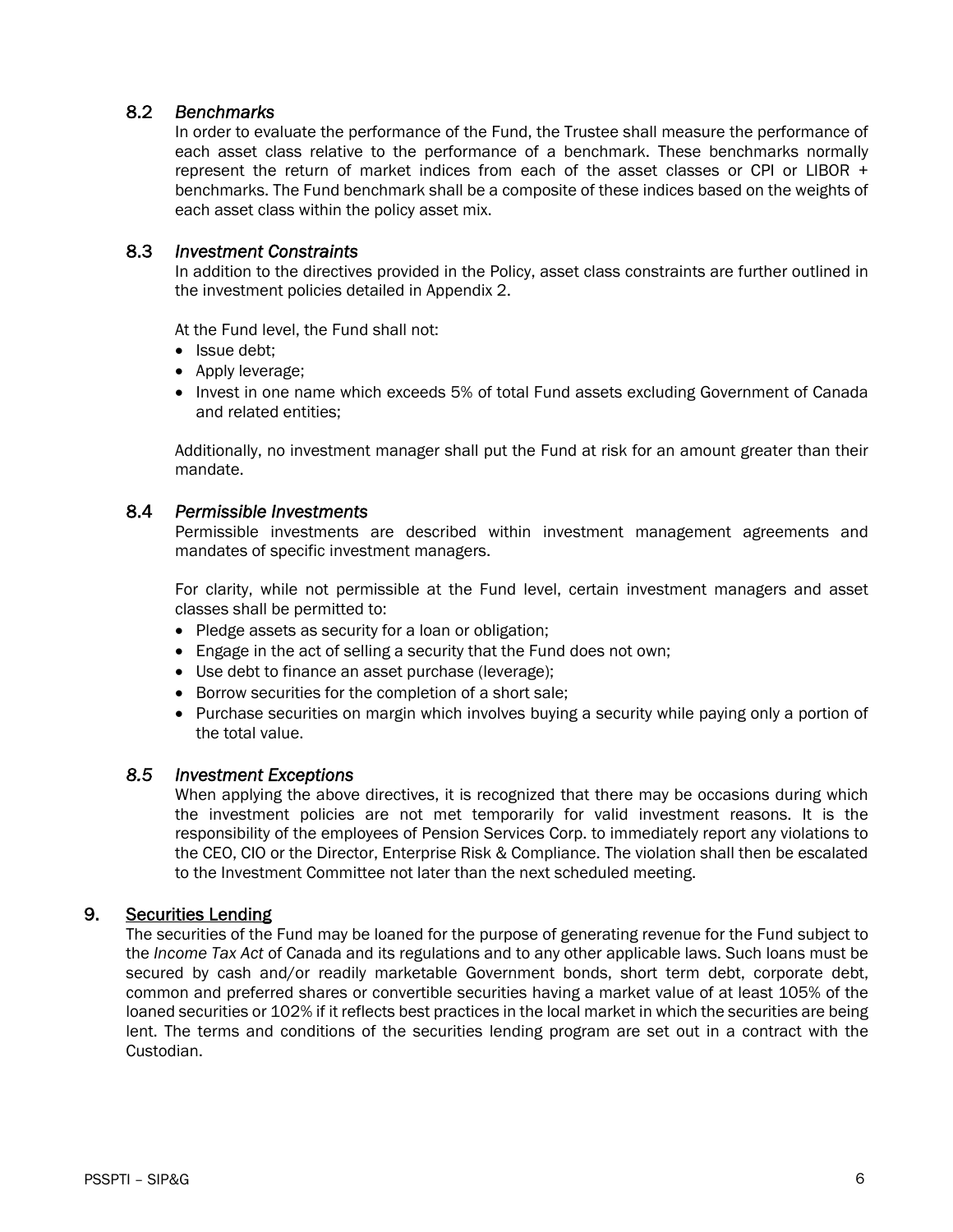### 10. Performance Measurement

#### 10.1 *Investment Manager Performance Evaluation*

Investment managers should achieve a time-weighted rate of return, net of fees, which exceeds their benchmark, as defined in their mandate, over a rolling four-year period. The adequacy of value added will be judged relative to competitors with the same mandate and by comparing actual volatility to the appropriate benchmark's volatility.

Investment manager performance to the appropriate benchmark is monitored on a regular basis as is each manager's style, risk and compliance to their mandate. Failure to comply with policies and/or mandates may cause an investment manager to be terminated.

#### 10.2 *Valuation of Investments*

The Fund will follow the principal of Fair Value when valuing investments. For investments that trade on public equity and fixed income markets the Custodian will provide asset values.

For assets that do not trade on public markets such as real asset investments, a suitable valuation methodology shall be used: discounted cash flows; earnings multiples; appraisals, or other pricing modes as appropriate.

#### 11. Proxy Voting

#### 11.1 *Proxy Voting Procedure*

Generally, the Fund shall adopt a passive approach to voting proxies by delegating the responsibility of shareholder voting rights to investment managers under contract. To ensure that proxies are voted in accordance with the Fund's engagement and climate change disclosure strategies, Pension Services Corp. will engage, in certain circumstances, with investment manager(s). Investment managers shall annually provide a copy of their policy and guidelines on shareholder voting for review by Pension Services Corp.

#### 11.2 *Proxy Voting Reporting*

Pension Services Corp. shall report to the Trustee annually on the voting of proxies.

#### 12. Standard Of Care

#### 12.1 *Standard of Care*

As the Fund's administrator, Pension Services Corp. shall exercise the same degree of care, diligence and skill that a prudent, professional pension administrator and investment manager experienced in the administration and investment of pension plans would exercise in like circumstances.

External service providers under contract to the Fund shall maintain an appropriate standard of care in the management of the Fund's assets. The custodian shall perform its duties with the skill and care that would be expected from a professional custodian and investment managers shall exercise such competence and skill as may be expected of a prudent and professional investment advisor.

#### 12.2 *Conflict of Interest*

Directors of the PSSPTI are subject to their respective Code of Conduct. Employees of the Pension Services Corp. are subject to the Pension Services Corp.'s Code of Business Ethics and Conduct. Employees and Trustee directors are accountable to avoid conflict of interests that may be in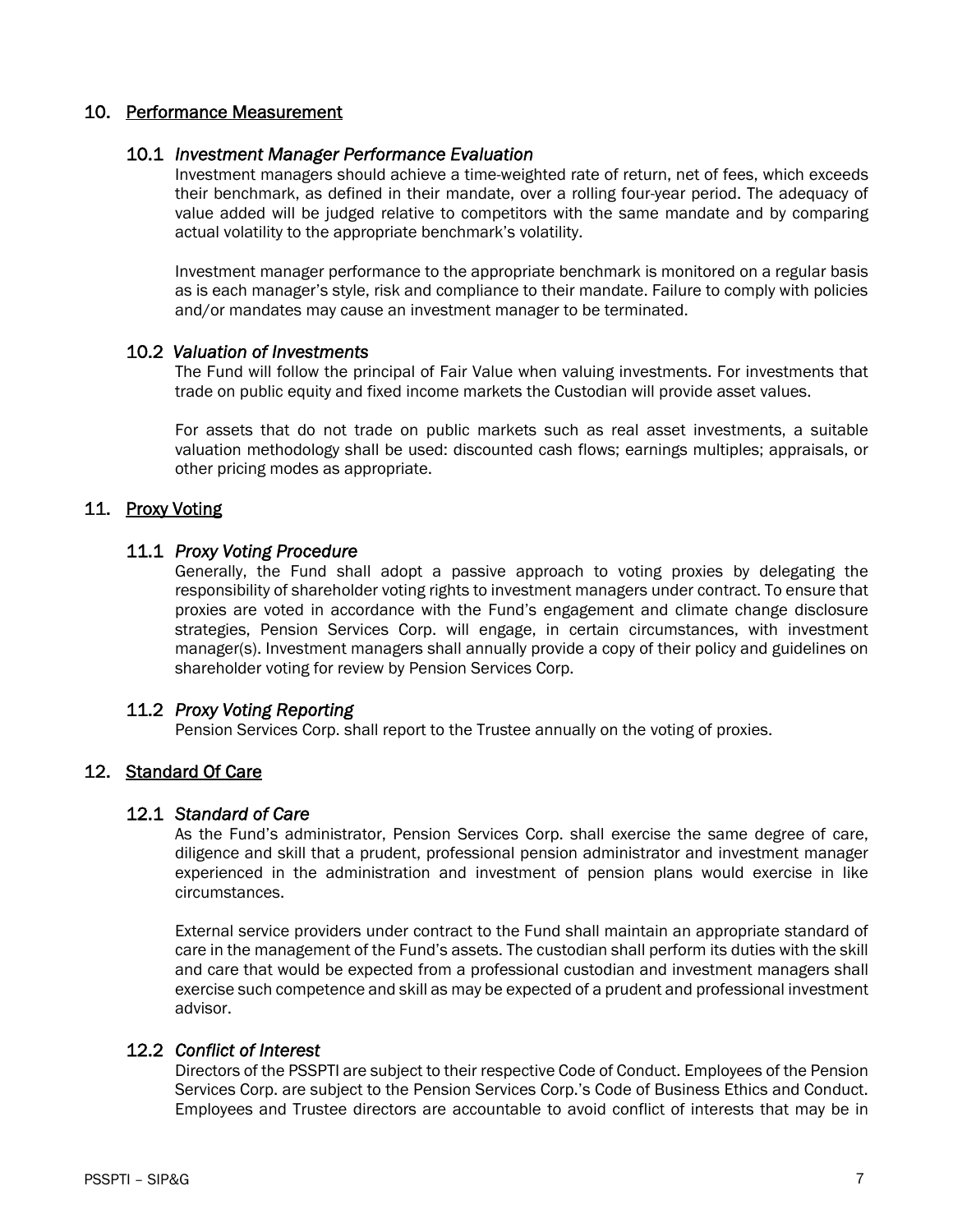conflict with their duties to the Fund and disclose any actual or perceived conflicts. Failure to follow the Code may result in dismissal.

 Any external service provider shall disclose to the CIO any direct or indirect association or material interest or involvement in aspects related to their role with regard to the Fund's investments, which may result in any perceived or actual conflict of interest. Failure to disclose a conflict of interest may result in termination.

 No affected person who has or is required to make a disclosure as contemplated by this statement shall participate in any discussion, decision or vote relating to any proposed investment or transaction in respect of which he/she has made or is required to make disclosure.

#### 12.3 Related Party Transactions

Pension Services Corp. shall not enter into a transaction with a related party, on behalf of the Plan, unless:

- the transaction is required for the operation or administration of the Plan and the terms and conditions are not less favourable to the Plan than market terms and conditions;
- the securities of the related party are acquired at a public exchange; or
- the value of the transaction is nominal to the Fund.

A related party is defined as: Pension Services Corp. and its officers, directors and employees; those holding or investing on behalf of the Fund such as investment managers and the custodian and their officers, directors and employees; unions representing members of the Plan and their officers, directors and employees; an employer who participates in the Plan and their officers, directors and employees; a member of the Plan; and a corporation controlled or indirectly controlled by any of the above. A related party does not include government or government agency.

Requirements for disclosure of conflicts of interest include related party transactions.

# 13. Reporting Requirements

Pension Services Corp. shall provide an annual report on the Plan to the Trustee that will include annual financial results and statements to be provided to the stakeholders and made public. Pension Services Corp. shall provide quarterly reports to the Trustee on Fund and investment strategy performance.

#### 14. Professional Standards

All investment managers are expected to adhere to the Code of Ethics and Standards of Professional Conduct of the CFA Institute or an acceptable equivalent.

#### 15. Policy Administration and Enquiries

The Policy shall be reviewed annually. Recommendations for policy changes should be brought forward to the Investment Committee at any time. Questions and comments on the Policy should be directed to the Chair of the Investment Committee.

#### 16. Compliance And Sanctions

Pension Services Corp. shall monitor compliance to the Policy.

Failure of Pension Services Corp, investment managers, fund managers and advisors to comply with the Policy may result in discipline up to and including termination.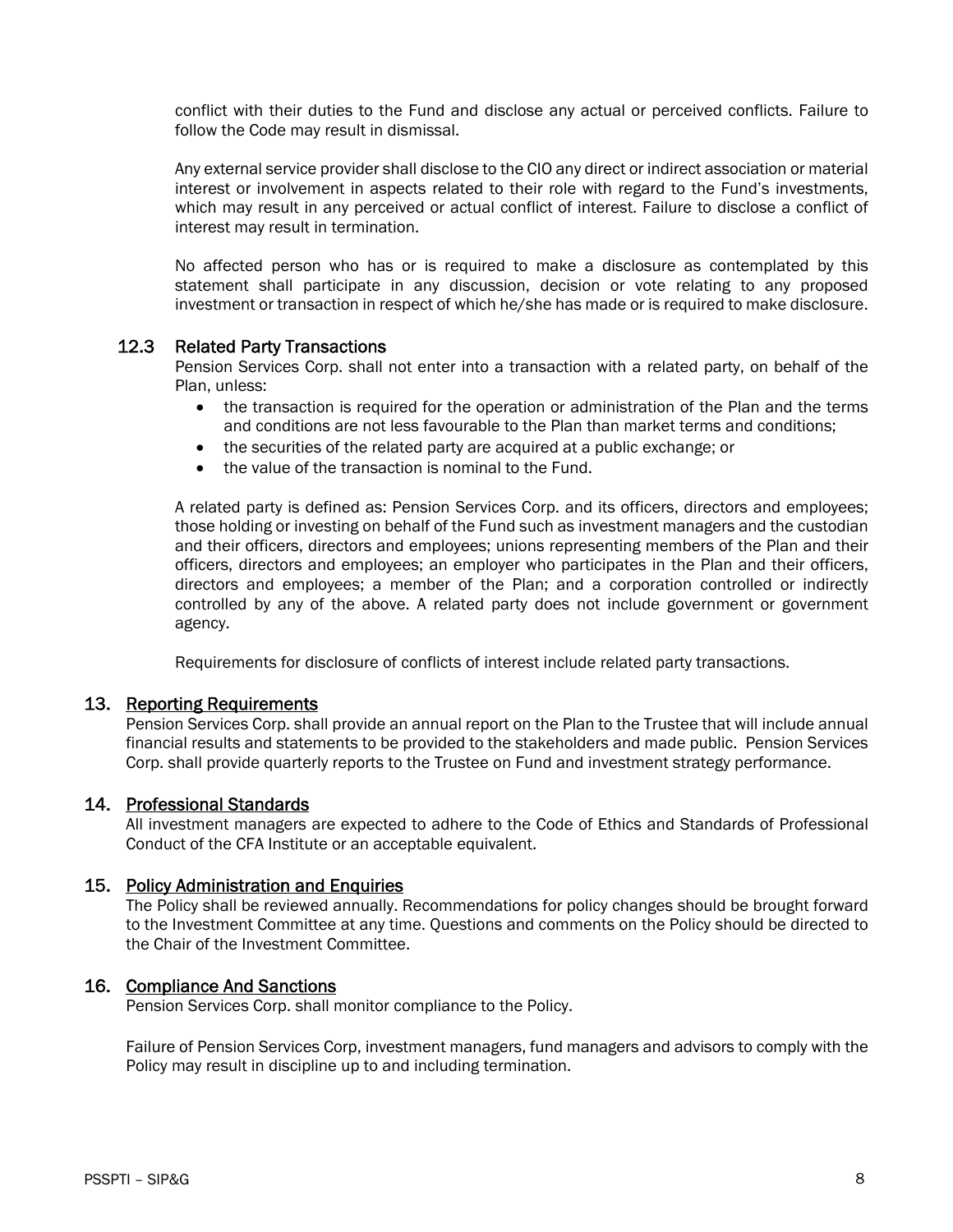# 17. References

Please refer to the *Public Service Superannuation Act*.

### 18. Appendices

 The attached appendices to the Policy are for information purposes and should be kept up to date by the CIO of Pension Services Corp.

- 1. Glossary of Terms
- 2. Related Policies
- 3. Policy History
- 4. Transition Benchmark

APPROVED BY MOTION at the Public Service Superannuation Plan Trustee Inc. meeting of June 26, 2014, with subsequent revisions on:

- March 3, 2016
- September 28, 2016
- May 5, 2017
- December 7, 2017
- May 3, 2018
- June 22, 2021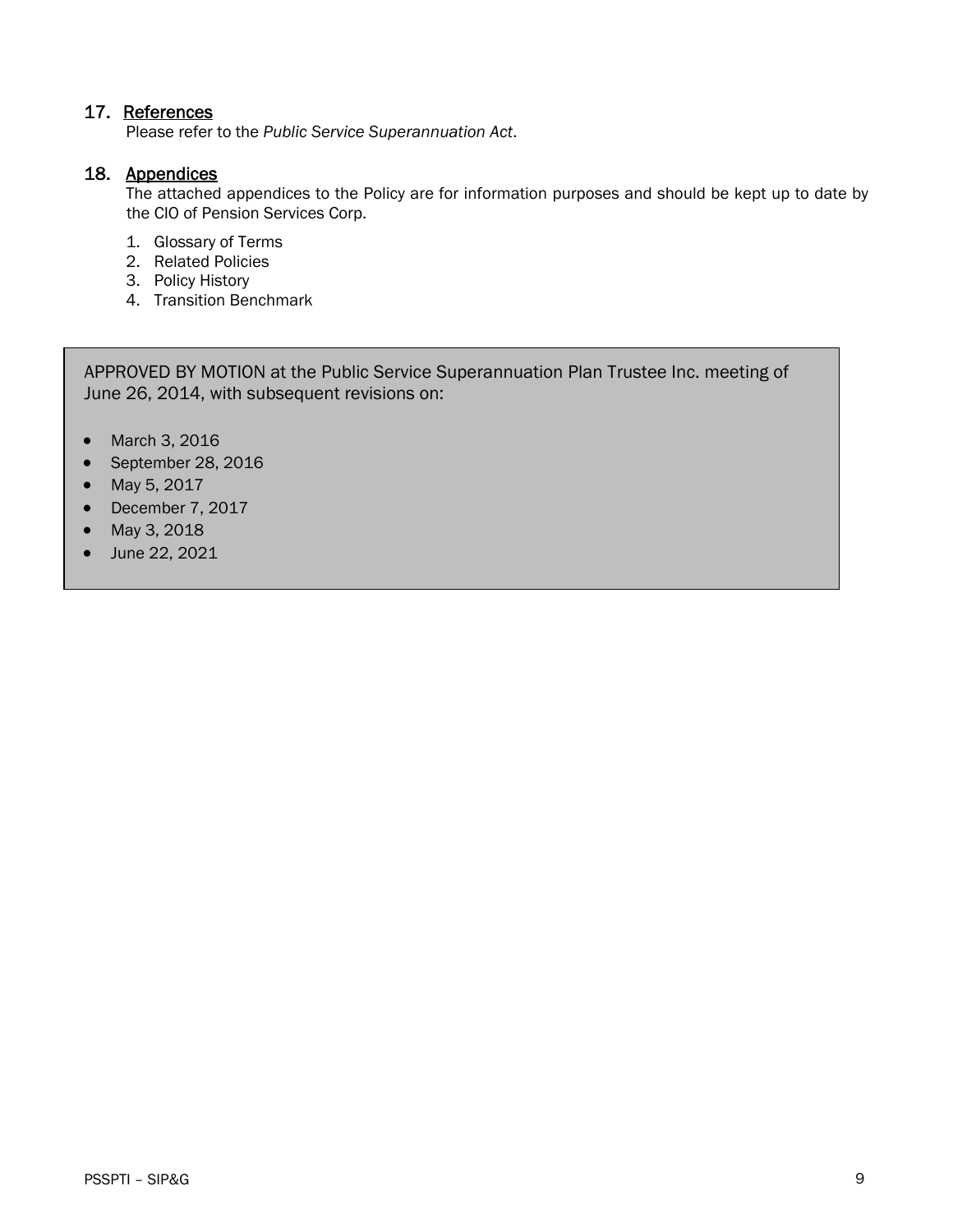# **APPENDIX 1**

# Glossary of Terms

| Absolute Return Strategies       | An investment strategy which focuses on generating positive returns in<br>rising and falling capital markets.                                                                   |
|----------------------------------|---------------------------------------------------------------------------------------------------------------------------------------------------------------------------------|
| Actuarial assumed rate of return | The assumed rate of return as stated in the annual Report on the Actuarial<br>Valuation for Funding Purposes.                                                                   |
| Asset Mix                        | The proportion of assets invested in cash, equities, fixed-income securities<br>and real estate.                                                                                |
| Asset/liability Studies          | An examination of the long-term projections of a pension plan's investment<br>assets and liabilities to determine whether the plan will be in a deficit or<br>surplus position. |
| <b>Benchmark</b>                 | A standard against which rates of return can be measured. Stock and bond<br>market indexes are two examples.                                                                    |
| <b>CFA</b>                       | Chartered Financial Analyst.                                                                                                                                                    |
| <b>CPI</b>                       | Consumer Price Index measures changes in the price level of consumer<br>goods and services purchased.                                                                           |
| <b>CREIF</b>                     | Canadian Real Estate Fund - an open ended fund offered by GWL.                                                                                                                  |
| Counterparty risk                | The risk that a party to a contract will not meet its contractual obligations.                                                                                                  |
| <b>Credit Risk</b>               | The risk of loss of principal from a borrower's failure to meet a contractual<br>obligation.                                                                                    |
| Custodian                        | An independent company entrusted with holding investments on behalf of<br>the owner. They maintain the financial records for the investments and<br>settle trades.              |
| Defined Benefit Pension Plan     | A pension plan in which retirement benefits, rather than contributions into<br>the plan, are specified.                                                                         |
| <b>EAFE</b>                      | An equity index which covers the regions of Europe, Australasia and Far<br>East.                                                                                                |
| Equities                         | Share ownership of a company.                                                                                                                                                   |
| <b>Fair Value</b>                | A valuation methodology. The amount which an asset could be exchanged<br>between knowledgeable and willing parties in an arm's length transaction.                              |
| <b>Fixed Income</b>              | Securities that generate a predictable stream of interest such as bonds<br>and debentures.                                                                                      |
| <b>Investment Managers</b>       | All external service providers that manage assets on behalf of the Fund.<br>This includes external service providers within equity, fixed income, real                          |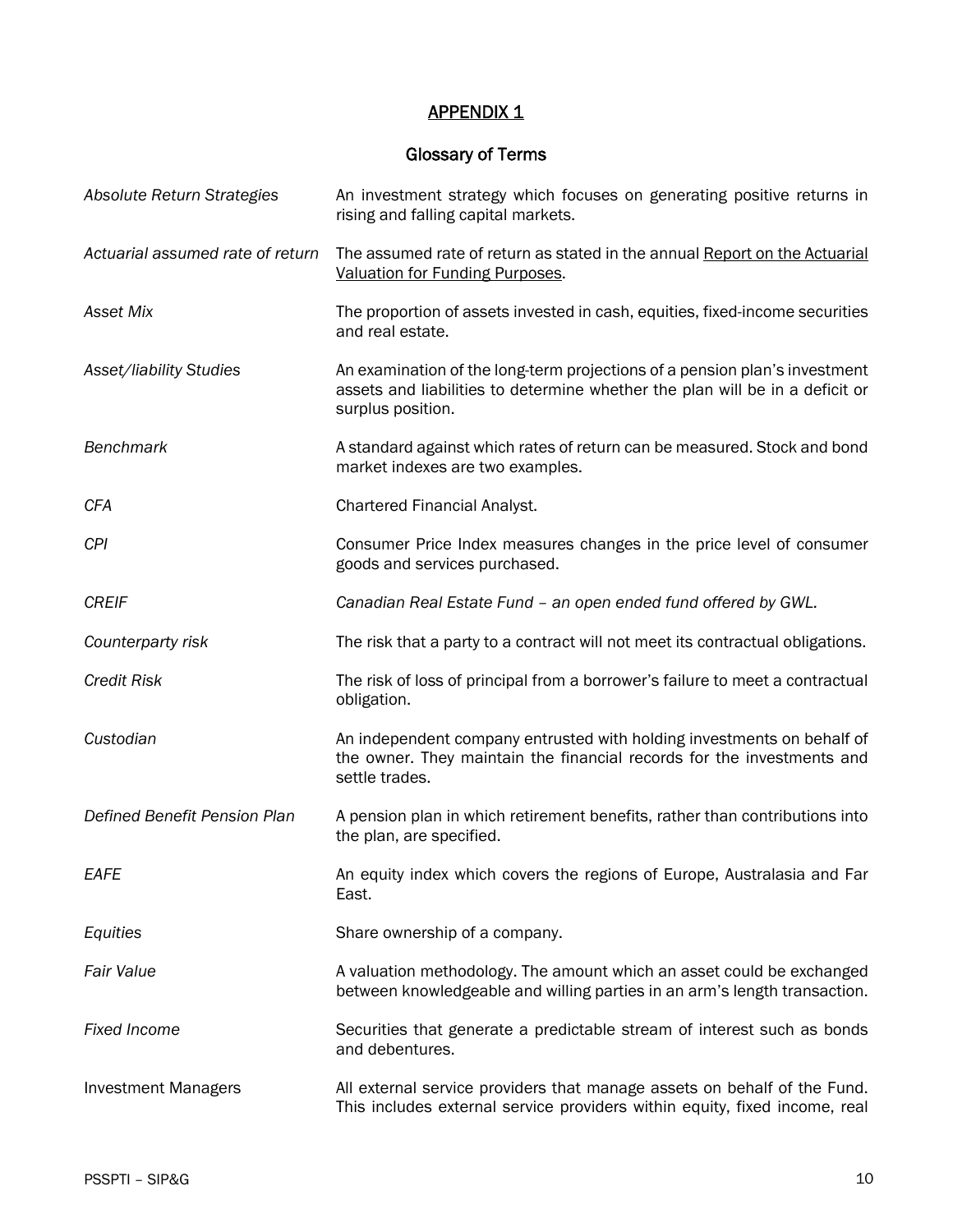|                         | assets and absolute return strategies.                                                                                                                                                                                                      |
|-------------------------|---------------------------------------------------------------------------------------------------------------------------------------------------------------------------------------------------------------------------------------------|
| <b>LIBOR</b>            | London Inter Bank Offer Rate, an average interest rate estimated by banks<br>if borrowing from other banks.                                                                                                                                 |
| <b>Liquidity Risk</b>   | The risk that a pension fund cannot meet their financial obligation without<br>incurring significant losses.                                                                                                                                |
| <b>MSCI</b>             | Morgan Stanley Capital International, a firm that provides index data<br>services.                                                                                                                                                          |
| <b>Market Risk</b>      | The risk that the value of a portfolio will decrease due to a change in equity,<br>commodity and foreign exchange prices or interest rates.                                                                                                 |
| <b>Operational Risk</b> | The risk of loss resulting from inadequate or failed internal processes,<br>people or systems.                                                                                                                                              |
| Proxy Voting            | Written authorization by a shareholder for someone else to represent them<br>and vote their shares at a shareholders' meeting.                                                                                                              |
| T-Bills                 | Short-term government debt. Instead of paying interest, treasury bills are<br>sold at a discount to reflect short-term interest rates. The difference<br>between the purchase price and proceeds at maturity represents interest<br>income. |
| <b>Real Return Bond</b> | A bond that pays a rate of return that is linked to the rate of inflation.                                                                                                                                                                  |
| <b>Short Sale</b>       | The sale of a security the seller does not own.                                                                                                                                                                                             |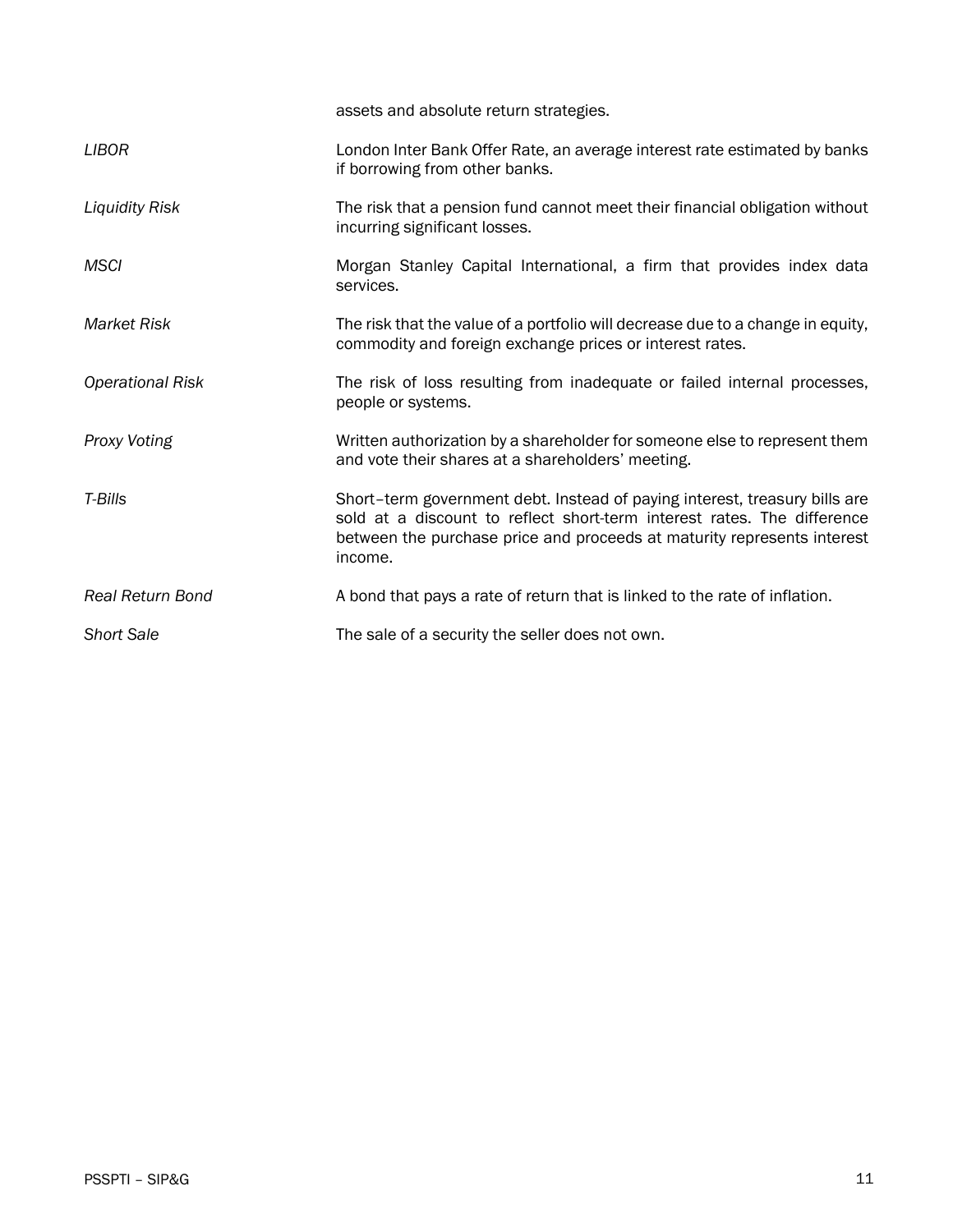# APPENDIX 2

# Related Policies

| <b>Policy</b>                                                | <b>Approved By</b> | Date Approved  |  |  |  |
|--------------------------------------------------------------|--------------------|----------------|--|--|--|
| Cash Management Policy                                       | Trustee            | Sept 24, 2019  |  |  |  |
| <b>Currency Policy</b>                                       | Trustee            | May 3, 2018    |  |  |  |
| <b>Investment Manager Selection</b><br>and Monitoring Policy | Trustee            | Sept. 17, 2020 |  |  |  |
| <b>Derivatives Policy</b>                                    | Trustee            | Sept. 24, 2019 |  |  |  |
| <b>Fixed Income Policy</b>                                   | Trustee            | May 16, 2019   |  |  |  |
| <b>Hedge Fund Policy</b>                                     | Trustee            | June 22, 2021  |  |  |  |
| Real Asset Investment Policy                                 | Trustee            | June 22, 2021  |  |  |  |
| Sustainable Investment Policy                                | Trustee            | Sept. 24, 2019 |  |  |  |
| <b>Private Equity Investment Policy</b>                      | Trustee            | May 16, 2019   |  |  |  |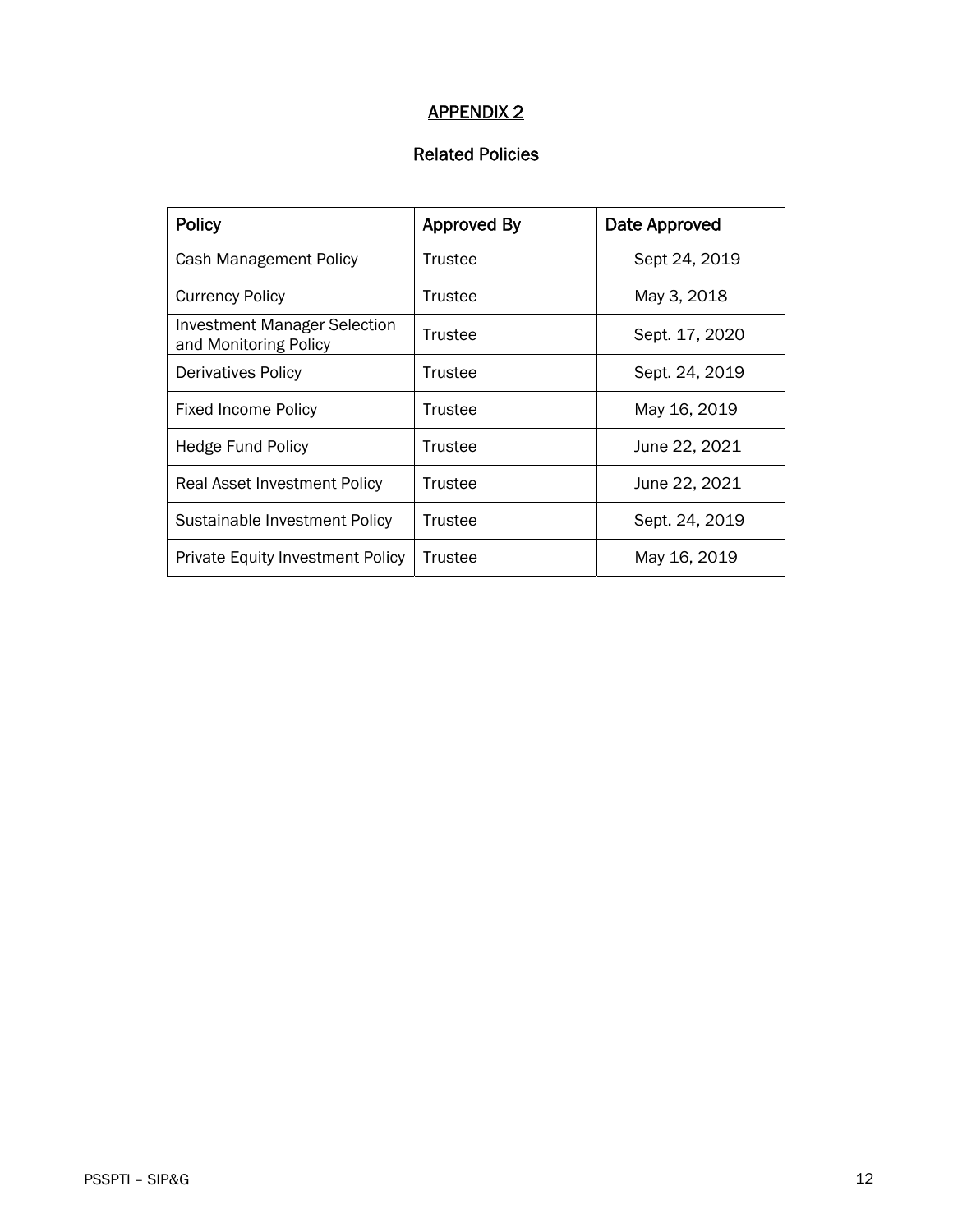# APPENDIX 3

#### Policy History

| <b>Current Effective Date:</b> | 2021 June 22      |
|--------------------------------|-------------------|
| <b>Past Effective Dates:</b>   | 2005 July 25      |
|                                | 2007 May 24       |
|                                | 2008 February 6   |
|                                | 2008 May 14       |
|                                | 2009 June 17      |
|                                | 2010 October 25   |
|                                | 2012 December 7   |
|                                | 2013 April 1      |
|                                | 2014 June 26      |
|                                | 2016 March 3      |
|                                | 2016 September 28 |
|                                | 2017 May 5        |
|                                | 2017 December 7   |
|                                | 2018 May 3        |
| Next Scheduled Review Date:    | 2022              |